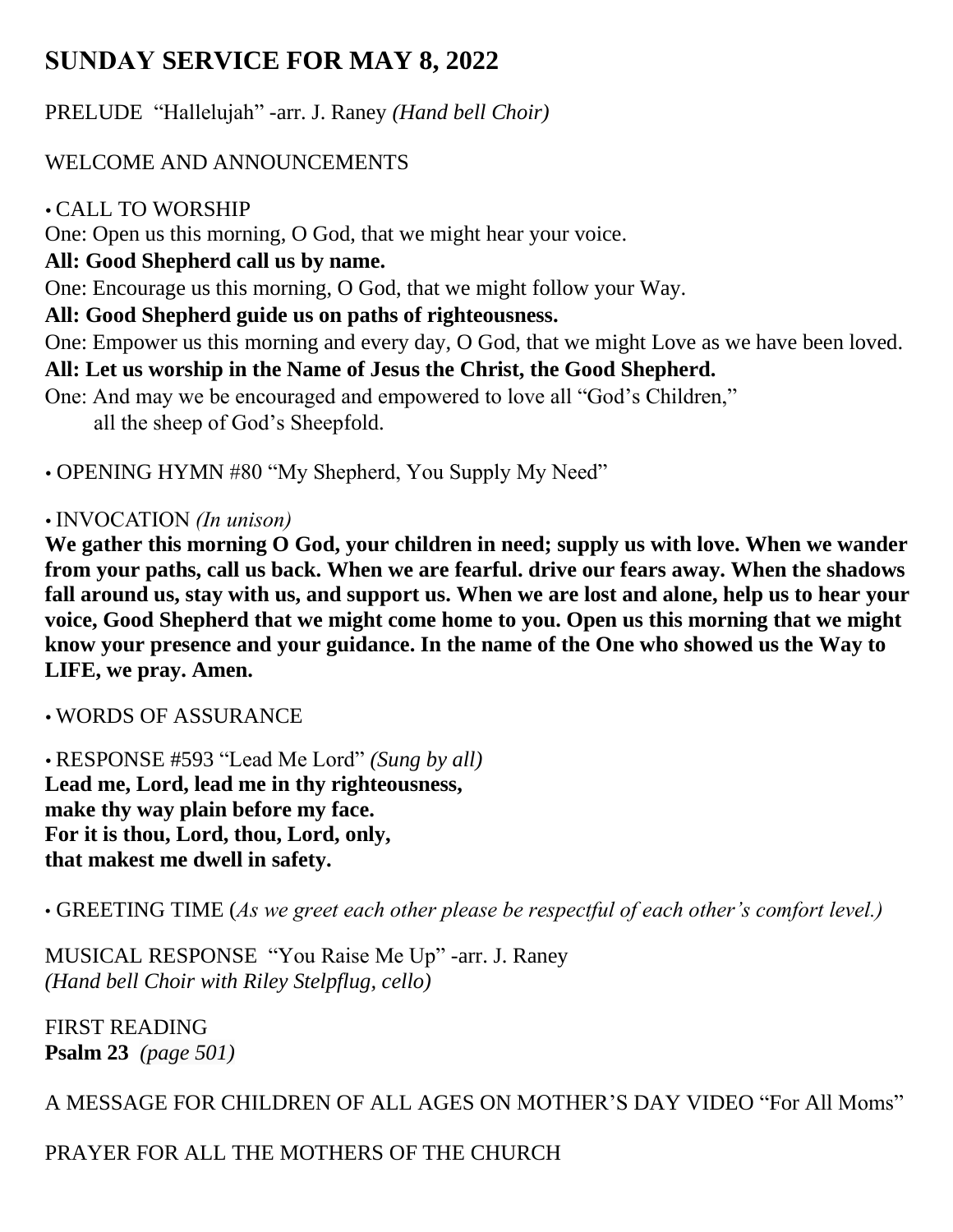*(Children may join Sunday School teachers in the narthex to head outside for today's lesson.)*

HYMN #635 *(Vs. 3)* "Faith of Our Mothers"

SECOND READING **Acts 9:36-43** *(page 128)*

SERMON HYMN #668 "For the Healing of the Nations"

SERMON "Remembering Tabitha and the Mothers of the Church!" *Rev. Tim Perkins*

CHORAL ANTHEM "Brother James' Air" -arr. S. Pethel

AN OFFERING OF PRAYER (PRAYERS OF THE PEOPLE)

THE LORD'S PRAYER *(In unison)* **Our Father, who art in heaven, hallowed be thy name. Thy kingdom come, thy will be done, on earth as it is in heaven. Give us this day our daily bread, and forgive us our debts, as we forgive our debtors. And lead us not into temptation, but deliver us from evil, for thine is the kingdom, and the power, and the glory, forever. Amen.** 

CALL TO OFFER OUR TIME AND TALENTS *(Offering plates can be found at the center doors outside the sanctuary. Giving is also possible online through VANCO MOBILE on our website and through the sharing of your gifts in service.)*

GIVING THANKS WITH OUR HANDS

• OFFERTORY RESPONSE #47 "Doxology" *(Sung by all)*  **Praise God from whom all blessings flow; praise God, all creatures here below; praise God above, ye heavenly hosts: Creator, Christ, and Holy Ghost. Amen.**

- THE DEDICATION
- SENDING HYMN #612 "O Jesus, I Have Promised"
- BENEDICTION

POSTLUDE "At the Lamb's High Feast We Sing" -arr. T. Beck